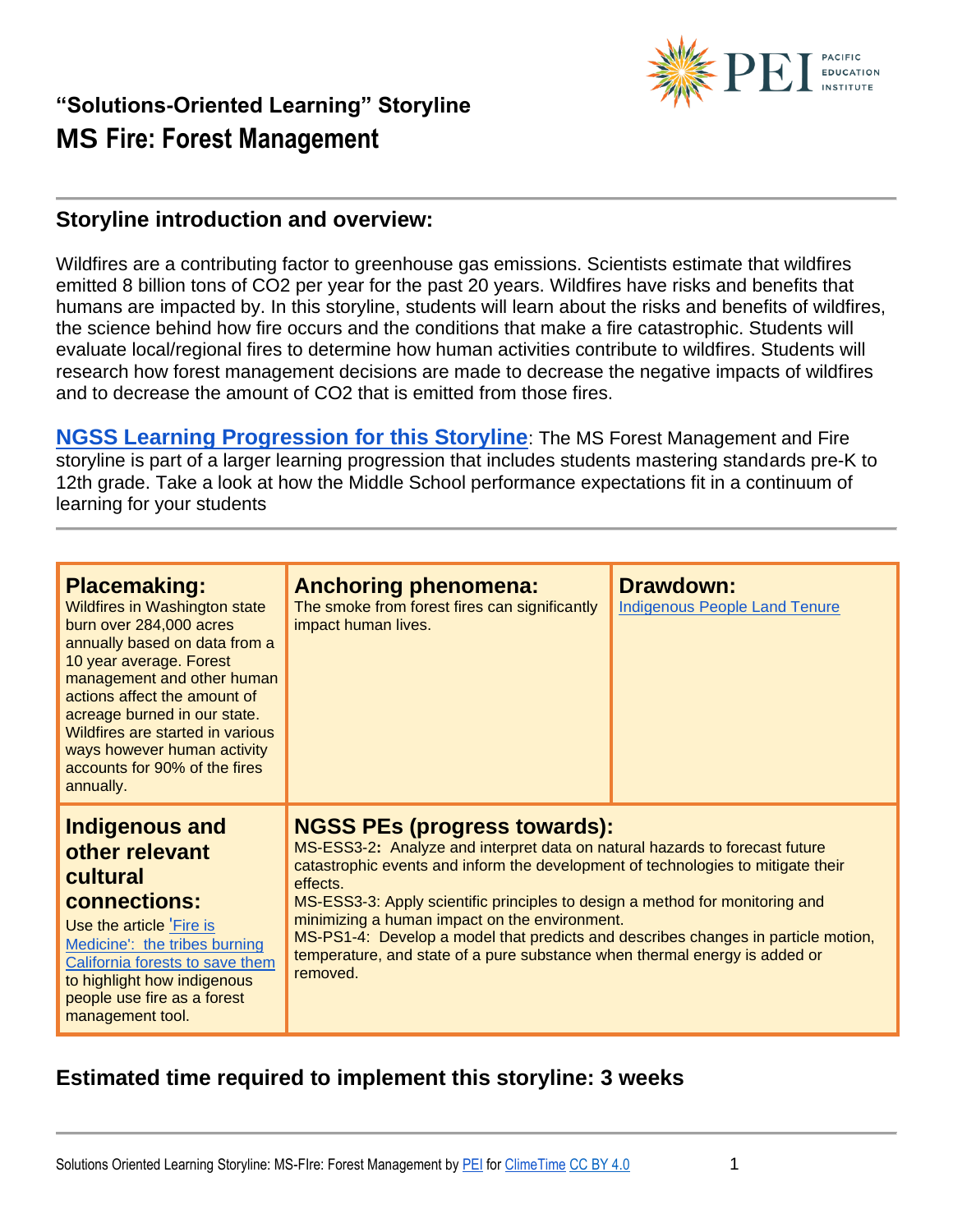

# **"Solutions-Oriented Learning" Storyline**

### **MS Fire: Forest Management**

#### **NGSS PEs:**

MS-ESS3-2**:** Analyze and interpret data on natural hazards to forecast future catastrophic events and inform the development of technologies to mitigate their effects.

MS-ESS3-3: Apply scientific principles to design a method for monitoring and minimizing a human impact on the environment.

MS-PS1-4: Develop a model that predicts and describes changes in particle motion, temperature, and state of a pure substance when thermal energy is added or removed.

| Science & Engineering Practice (SEP)                                                                                                                                                                                                                                                                                                                                                                                                    | Disciplinary Core Idea (DCI)                                                                                                                                                                                                                                                                                                                                                                                                                                                                                                                                       | <b>Cross Cutting Concept (CCC)</b>                                                                                                                                                                                                                                                                                                                                                                                                                                                                                                                                                                                                                                       |
|-----------------------------------------------------------------------------------------------------------------------------------------------------------------------------------------------------------------------------------------------------------------------------------------------------------------------------------------------------------------------------------------------------------------------------------------|--------------------------------------------------------------------------------------------------------------------------------------------------------------------------------------------------------------------------------------------------------------------------------------------------------------------------------------------------------------------------------------------------------------------------------------------------------------------------------------------------------------------------------------------------------------------|--------------------------------------------------------------------------------------------------------------------------------------------------------------------------------------------------------------------------------------------------------------------------------------------------------------------------------------------------------------------------------------------------------------------------------------------------------------------------------------------------------------------------------------------------------------------------------------------------------------------------------------------------------------------------|
| <b>Constructing Explanations and Designing</b><br><b>Solutions: Constructing explanations and</b><br>designing solutions in 6-8 builds on K-5<br>experiences and progresses to include<br>constructing explanations and designing solutions<br>supported by multiple sources of evidence<br>consistent with scientific ideas, principles, and<br>theories. Apply scientific principles to design an<br>object, tool, process or system. | ESS3.C: Human Impacts on Earth Systems Human<br>activities have significantly altered the biosphere,<br>sometimes damaging or destroying natural habitats<br>and causing the extinction of other species. But<br>changes to Earth's environments can have different<br>impacts (negative and positive) for different living<br>things. Typically as human populations and per-<br>capita consumption of natural resources increase, so<br>do the negative impacts on Earth unless the<br>activities and technologies involved are engineered<br>otherwise.         | Cause and Effect Relationships can be<br>classified as causal or correlational, and<br>correlation does not necessarily imply<br>causation.<br><b>Connections to Engineering, Technology,</b><br>and Applications of Science Influence of<br>Science, Engineering, and Technology on<br>Society and the Natural World The uses of<br>technologies and any limitations on their use<br>are driven by individual or societal needs,<br>desires, and values; by the findings of<br>scientific research; and by differences in such<br>factors as climate, natural resources, and<br>economic conditions. Thus technology use<br>varies from region to region and over time. |
| Developing and Using Models Modeling in 6-8<br>builds on K-5 and progresses to developing, using<br>and revising models to describe, test, and predict<br>more abstract phenomena and design systems.<br>Develop a model to predict and/or describe<br>phenomena.                                                                                                                                                                       | PS1.A: Structure and Properties of Matter Gases<br>and liquids are made of molecules or inert atoms<br>that are moving about relative to each other. In a<br>liquid, the molecules are constantly in contact with<br>others; in a gas, they are widely spaced except<br>when they happen to collide. In a solid, atoms are<br>closely spaced and may vibrate in position but do<br>not change relative locations. The changes of state<br>that occur with variations in temperature or pressure<br>can be described and predicted using these models<br>of matter. | <b>Cause and Effect</b> Cause and effect relationships<br>may be used to predict phenomena in natural or<br>designed systems.                                                                                                                                                                                                                                                                                                                                                                                                                                                                                                                                            |
| Analyzing and Interpreting Data Analyzing data<br>in 6-8 builds on K-5 and progresses to extending<br>quantitative analysis to investigations,<br>distinguishing between correlation and causation,<br>and basic statistical techniques of data and error<br>analysis. Analyze and interpret data to determine<br>similarities and differences in findings.                                                                             | ESS3.B: Natural Hazards Mapping the history of<br>natural hazards in a region, combined with an<br>understanding of related geologic forces can help<br>forecast the locations and likelihoods of future<br>events.                                                                                                                                                                                                                                                                                                                                                | Patterns Graphs, charts, and images can be<br>used to identify patterns in data.<br><b>Connections to Engineering, Technology, and</b><br>Applications of Science Influence of Science,<br>Engineering, and Technology on Society and<br>the Natural World<br>The uses of technologies and any limitations on<br>their use are driven by individual or societal<br>needs, desires, and values; by the findings of<br>scientific research; and by differences in such<br>factors as climate, natural resources, and<br>economic conditions. Thus technology use varies<br>from region to region and over time.                                                            |

#### **Learning Sessions**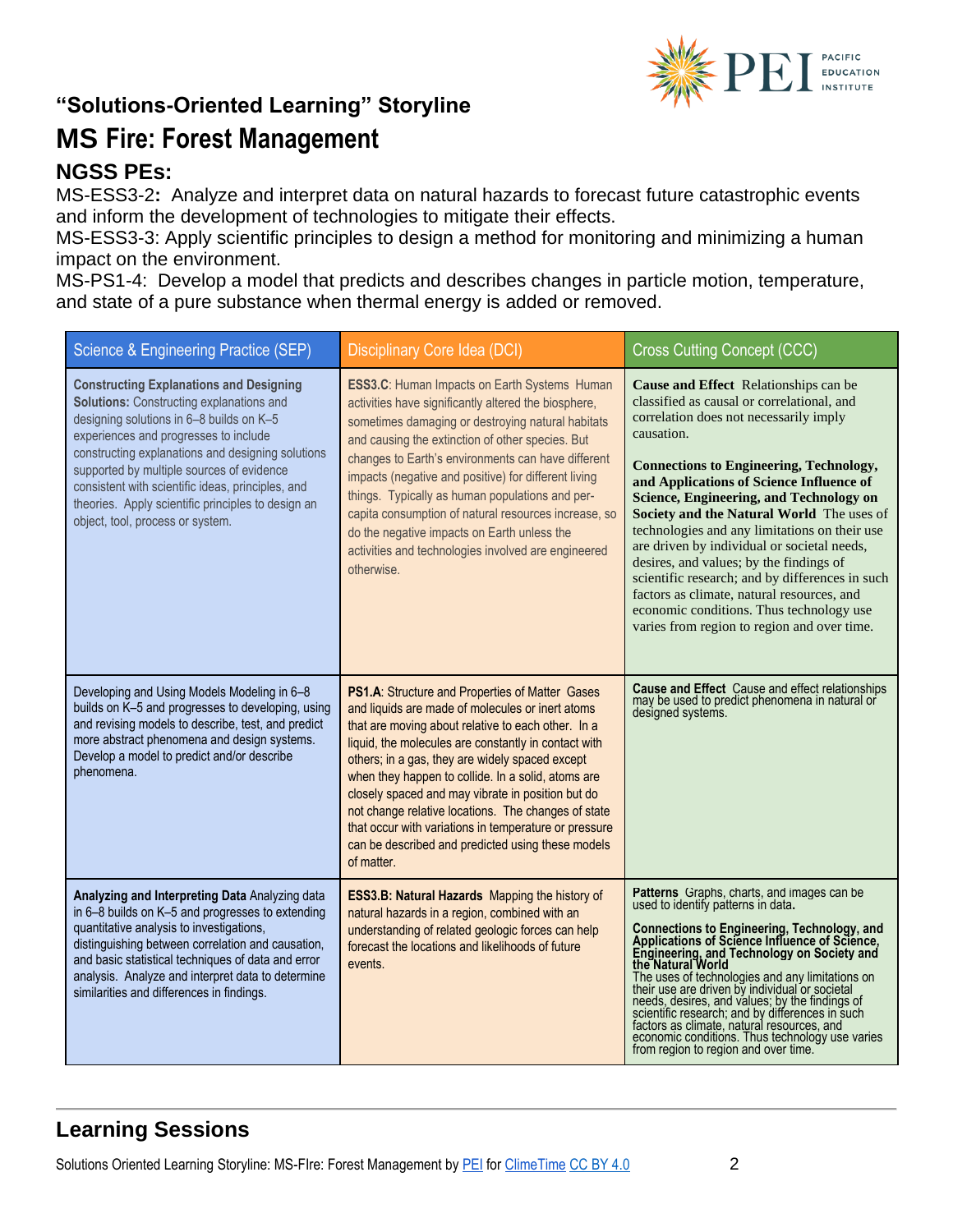

| Session: | Learning   Materials List: |
|----------|----------------------------|
|          | Apple, matches             |

| 1. | <b>Grounding in Native Ways of Knowing:</b>                                                                                                                                                                                                                                                                                                                                                                                                                                                                                                                                                                                                                                                                                 | <b>Estimated time:</b><br>Two 50 minute periods |
|----|-----------------------------------------------------------------------------------------------------------------------------------------------------------------------------------------------------------------------------------------------------------------------------------------------------------------------------------------------------------------------------------------------------------------------------------------------------------------------------------------------------------------------------------------------------------------------------------------------------------------------------------------------------------------------------------------------------------------------------|-------------------------------------------------|
|    | 1. Play one or both of the following audio links: Karuk Tribe Calls On Governor Newsom<br>To Allow Traditional Fire Management and Northwest Tribes Bringing Traditional<br><b>Wildfires Back To Their Lands</b><br>2. Students read 'Fire is Medicine'. Assign a group of students to each of the following<br>sections of the article in order to prepare a 2 minute presentation to the class. In the<br>presentation, the prompt could be to explain what the sub-title of the assigned section<br>means.<br>a. Fire is medicine<br>b. How US waged war on fire<br>c. Putting fire on the ground<br>d. How good fire is returning<br>e. Accept some risks<br>f. How are tribes leading the way<br>g. Fire is in our DNA |                                                 |

| $\overline{2}$ . | Examining Phenomena: The smoke from forest fires can<br>significantly impact human lives.                                                                                                                                                                                                                              | Estimated time:<br>50 minutes |
|------------------|------------------------------------------------------------------------------------------------------------------------------------------------------------------------------------------------------------------------------------------------------------------------------------------------------------------------|-------------------------------|
|                  | Ask students what experiences they have had with fire/smoke events.<br>Show a video or news article of a locally relevant fire/smoke event to your school district.<br>• Wildfire virtual field trip - video clip from 911 Okanogan fire<br>• News video from 2018 around the Puget Sound region<br>• Eagle Creek Fire |                               |
|                  | Ask the class: What is smoke? Where did the smoke come from? Elicit and record student<br>responses to revisit later.<br>Students then draw a model of what they think smoke is made of, where did smoke come from<br>and how did the smoke get here?                                                                  |                               |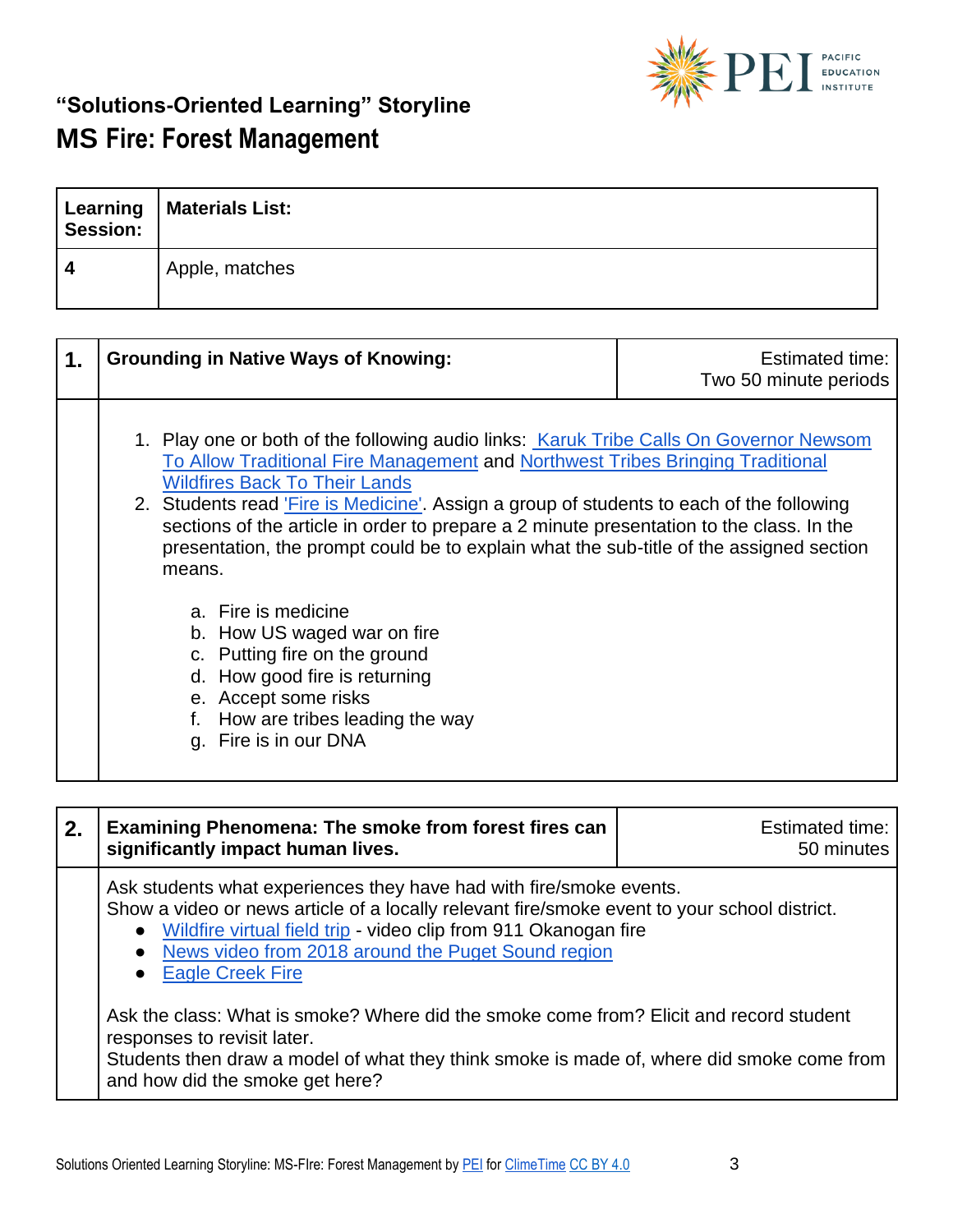

| 3 | <b>Pre Assessment:</b>                                                                                  | <b>Estimated Time:</b><br>20 minutes |
|---|---------------------------------------------------------------------------------------------------------|--------------------------------------|
|   | <b>MS-Fire: Forest Management Pre-Assessment</b><br><b>MS-Fire: Forest Management Assessment Rubric</b> |                                      |

| 4. | <b>Guiding question: What is fire?</b>                                                                                                                                                                                                                                                                                                                                                                                                                                                                                                                                                                                                                                                                                                                                                                                                                                                                                                                                                                 | <b>Estimated time:</b><br>Two 50 minute periods |
|----|--------------------------------------------------------------------------------------------------------------------------------------------------------------------------------------------------------------------------------------------------------------------------------------------------------------------------------------------------------------------------------------------------------------------------------------------------------------------------------------------------------------------------------------------------------------------------------------------------------------------------------------------------------------------------------------------------------------------------------------------------------------------------------------------------------------------------------------------------------------------------------------------------------------------------------------------------------------------------------------------------------|-------------------------------------------------|
|    | 1. Teacher demonstration: Place an apple that has been cut long enough to turn brown in<br>front of the class. Then light a match. Ask what this browning apple and a burning<br>match have in common. Students write down possible answers and then share<br>answers. The teacher guides their answers by asking if fire is a substance or a process.                                                                                                                                                                                                                                                                                                                                                                                                                                                                                                                                                                                                                                                 |                                                 |
|    | 2. Teacher explains: Fire is not, in fact, a substance but a process - a chemical reaction.<br>It's the same chemical reaction that occurs when a cut apple left on the counter turns<br>brown. That process is oxidation: combining oxygen with another substance. The<br>defining difference between a fire and your sliced apple is speed: fire is an oxidation<br>process that happens very fast, so that light, heat and sound are released. The sudden<br>release of energy causes temperatures to rise. And it also results in smoke, the toxic<br>waste of fire's leftovers.                                                                                                                                                                                                                                                                                                                                                                                                                   |                                                 |
|    | 3. Show Fire Triangle. The fire triangle identifies the three needed components of fire. All<br>three components must be present to have a fire. Fire will burn until one or more of the<br>components are removed. Traditional fire extinguishing methods involve removing the<br>fuel, heat, or oxygen.                                                                                                                                                                                                                                                                                                                                                                                                                                                                                                                                                                                                                                                                                              |                                                 |
|    | 4. Roleplay the oxidation (burning) reaction of wood.<br>○ Actors: Students make a label and attach the label to their front<br>Three $O_2$ molecules (two students/ molecule) = 6 students<br>İ.<br>ii.<br>One $C_3H_6O_3$ molecule = 12 students in a wood molecule (touch elbows to<br>bond)<br>Three or more students who represent thermal energy<br>iii.<br>Read the following script out loud: 'When thermal energy enters the room, all<br>$\bigcirc$<br>molecules increase in kinetic energy. As the oxygen molecules crash into the<br>wood molecules with tremendous force (kinetic energy), the atoms fly apart and<br>rearrange themselves into new molecules - 3 CO <sub>2</sub> and 3 H <sub>2</sub> O'. Some wood<br>molecules can be partially broken to represent residue (visual part of smoke).<br>Students use the fire triangle to draw in the molecules in this process. Students<br>$\bigcirc$<br>draw arrows to show inputs and outputs. Students identify the energy source. |                                                 |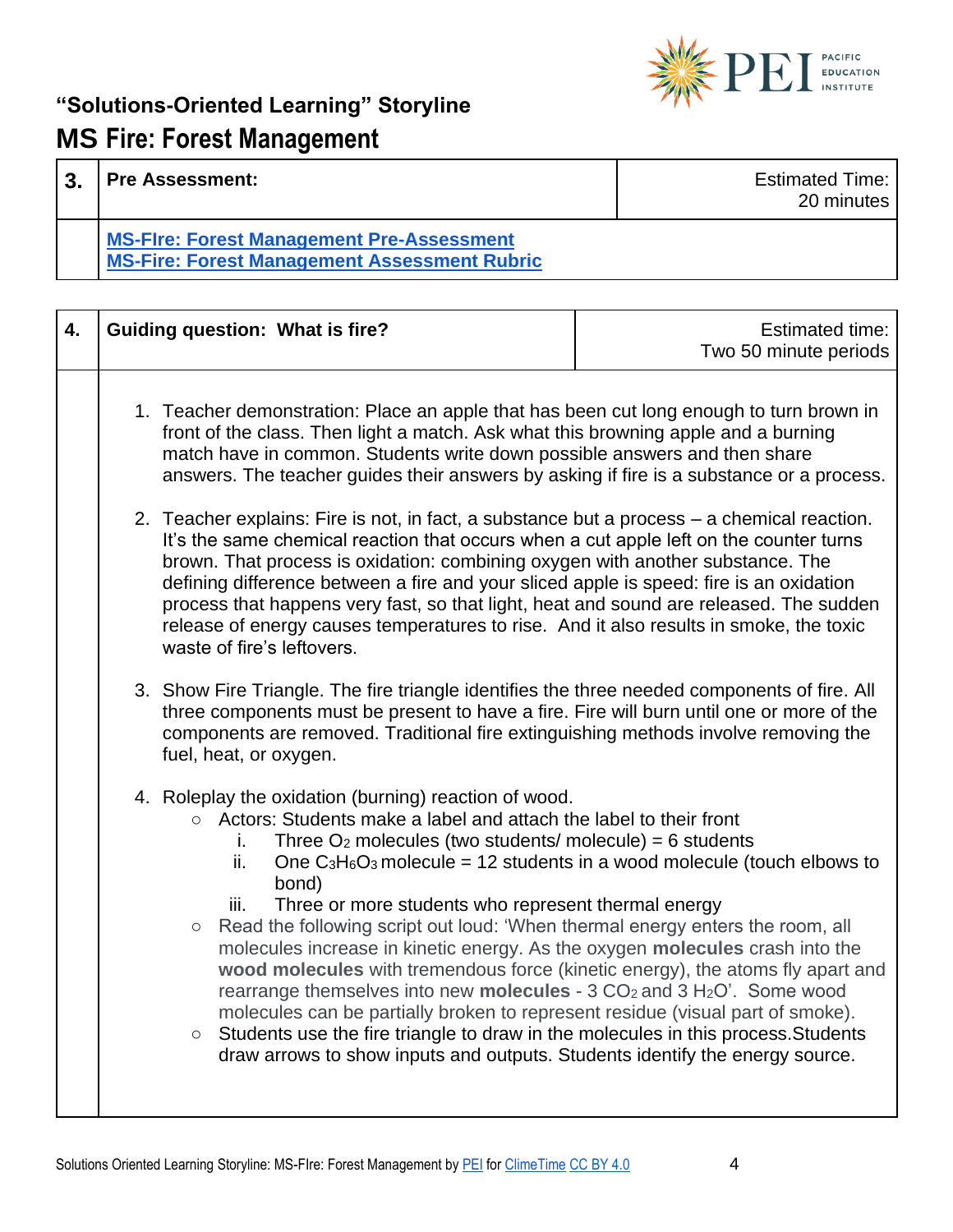



#### **6. Guiding question: How do wildfires occur? What is the difference between wildfires and prescribed burns?**

Estimated time: Two 50 minute periods

- 1. [Wildfires 101](https://www.youtube.com/watch?v=5hghT1W33cY) (about 3 minutes) is a good introduction to what a wildfire is and how wildfires occur as well as a review of the fire triangle. After watching the video, have students write a definition of a wildfire (revisit model to see what they can add) 2. Students watch [Restoration in a Fire Forest: The Benefits of Burning](https://www.youtube.com/watch?v=yf6slNlMx6Q) to learn about
- Solutions Oriented Learning Storyline: MS-FIre: Forest Management by [PEI](https://pacificeducationinstitute.org/) fo[r ClimeTime](https://www.climetime.org/) [CC BY 4.0](https://creativecommons.org/licenses/by/4.0/) 5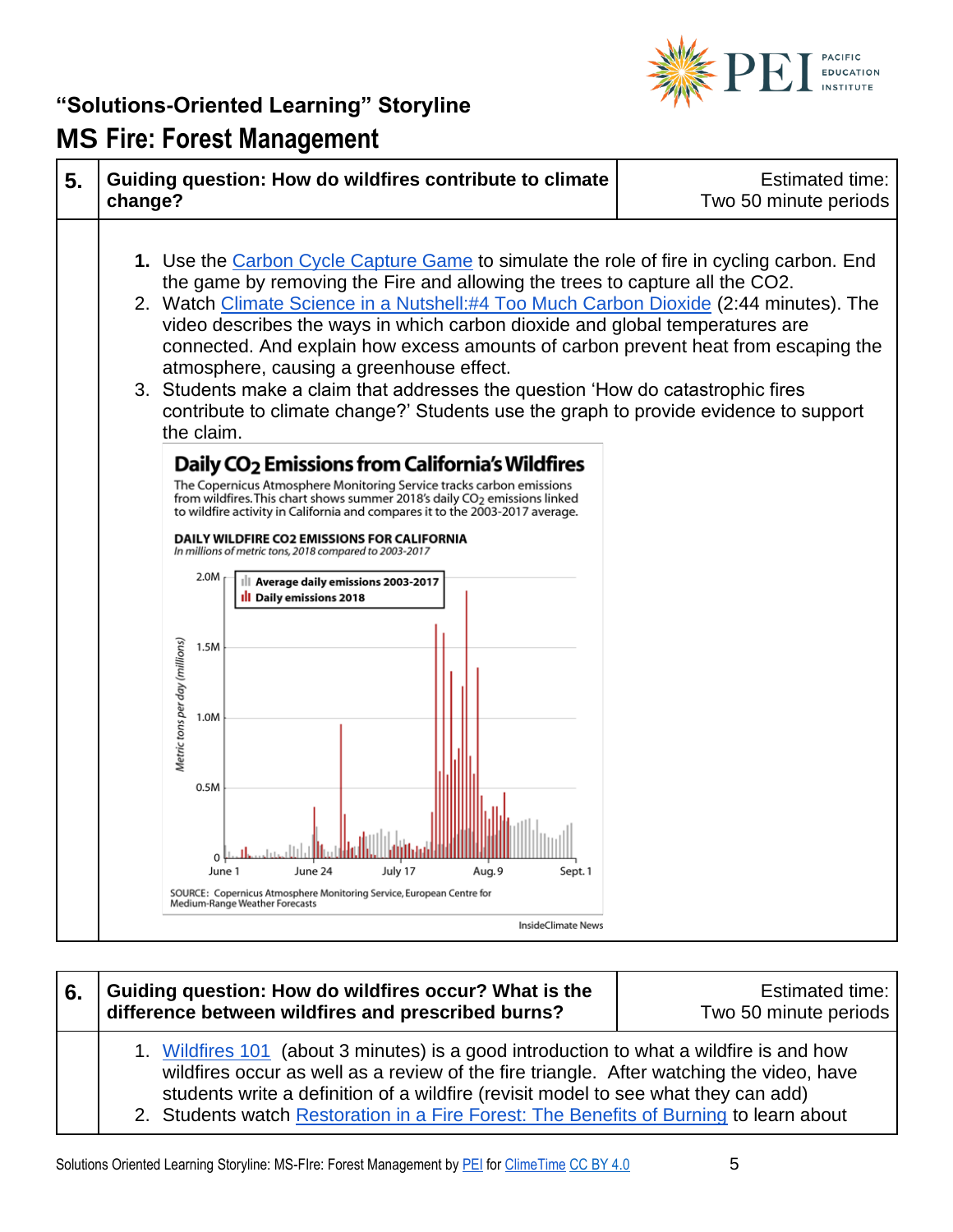

prescribed fires.

- 3. Students create a Venn Diagram comparing and contrasting wildfires and prescribed fires.
- 4. Students build this foldable model: [Geometry of Fire Model.](https://www.plt.org/wp-content/uploads/2017/05/Geometry-of-Fire-folding-model.pdf) At the bottom of this sheet are instructions for teaching fire behavior using their model. This activity reveals other factors involved in catastrophic wildfires (weather, topography, fuel type, etc)

| 7. | Guiding question: How do human activities contribute<br>to wildfires?                                                                                                                                                                                                                                                                                                                                                                                                                                                                                                                                                                                                                                                                                                                                                                                                                                                                                                                                                                                                                                       | <b>Estimated time:</b><br>Three 50 minutes<br>periods minimum (up to<br>six periods) |
|----|-------------------------------------------------------------------------------------------------------------------------------------------------------------------------------------------------------------------------------------------------------------------------------------------------------------------------------------------------------------------------------------------------------------------------------------------------------------------------------------------------------------------------------------------------------------------------------------------------------------------------------------------------------------------------------------------------------------------------------------------------------------------------------------------------------------------------------------------------------------------------------------------------------------------------------------------------------------------------------------------------------------------------------------------------------------------------------------------------------------|--------------------------------------------------------------------------------------|
|    | 1. As a precursor to the next activity, if there is a nearby forest, take students outside to<br>observe the density of trees and bushes. Use Matchstick Lesson to model how fire<br>suppression can lead to catastrophic wildfire. (Make predictions, collect data, etc.). The<br>link above contains the lesson overview, lesson and resource pages.<br>2. Take a look at the history of fire management in Washington starting with the Yacolt<br>Fire in 1902 (Yacolt Burn) to present day. Pose the question: Why did the Carlton fire<br>have a much bigger impact than the Yacolt fire?" Carlton Complex Burn Read through<br>the information on each fire and look at the pictures. Students can begin to generate a<br>list of potential factors (human activities) which led to the difference in the fires.<br>3. Show the Living (Dangerously) in an Era of Megafires as a review of the above<br>information and an introduction to the project below. (TED Talk - 15 minutes)<br>4. Students generate a list of the human activities that directly and indirectly contribute to<br>wildfires. |                                                                                      |

| 8. | Guiding question: How are humans mitigating the<br>effects of wildfire?                                                                                                                                                                                                                                                                                                                                                                                                                                                                                                                                                                                                                                                                                                                                                                                                                                                                                                                                                | <b>Estimated time:</b><br>Four 50 minute periods |
|----|------------------------------------------------------------------------------------------------------------------------------------------------------------------------------------------------------------------------------------------------------------------------------------------------------------------------------------------------------------------------------------------------------------------------------------------------------------------------------------------------------------------------------------------------------------------------------------------------------------------------------------------------------------------------------------------------------------------------------------------------------------------------------------------------------------------------------------------------------------------------------------------------------------------------------------------------------------------------------------------------------------------------|--------------------------------------------------|
|    | 1. Students use <b>Science of Wildfires</b> to explore how wildfires are currently monitored.<br>2. Students use the <b>STEM</b> lessons to show how technology is being used to monitor fires.<br>3. Wildfire: Friend or Foe? (PDF version) is a classroom activity to help students<br>understand positive and negative effects of wildfires and role play positions on fire<br>management agencies and community members. One suggestion is to add a tribal<br>representative as another role in this activity. Students can use their finalized fire model<br>along with other information compiled throughout the storyline (learning sessions 1, 5,<br>6) to inform their solution. Students identify criteria and constraints within their<br>recommendation for fire management (solution) along with risks/benefits (see Teacher<br>resources at end of learning sessions). As part of this activity, students forecast what<br>the impact might be on climate change if their recommendation is implemented. |                                                  |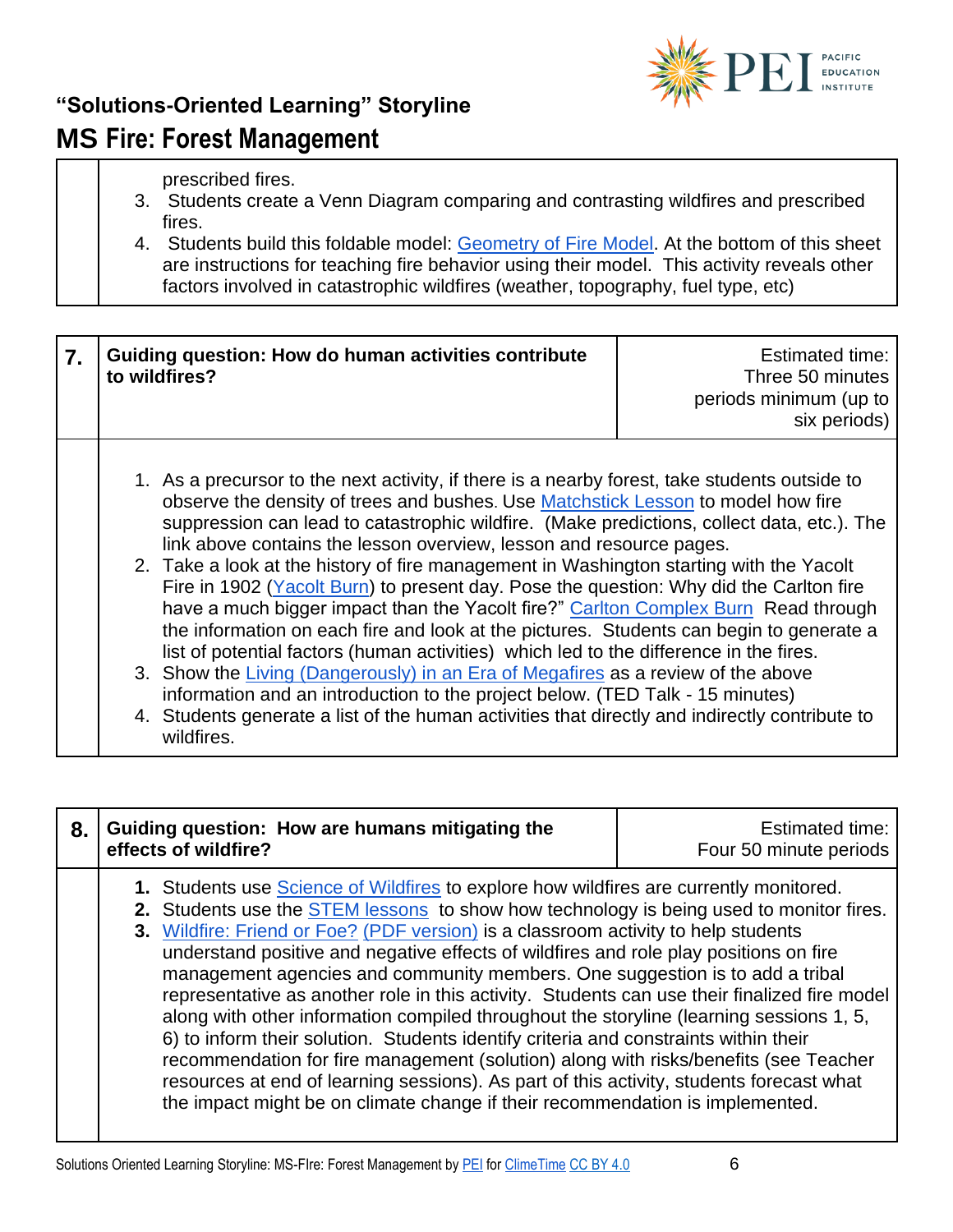

Useful resources to help students research their role:

[Habitat restoration](https://ecosystems.psu.edu/youth/sftrc/wildfire-lesson-plans/habitat-restoration) - contains information which highlights a butterfly which requires fire for survival.

['Fire is Medicine': the tribes burning California forests to save them.](https://www.theguardian.com/us-news/2019/nov/21/wildfire-prescribed-burns-california-native-americans) This reading was used at the beginning of the story line and can help in the Tribal member role in the activity.

| 8. | Possible next steps/off-ramps/actions:                                                                                                                                                                                                                                                                                                                                                                                                                                                                                                                                                                                                                                                                                                                                                                                                                                                                                                                                                                                                                                                                                                                                                                                                                                   |  |
|----|--------------------------------------------------------------------------------------------------------------------------------------------------------------------------------------------------------------------------------------------------------------------------------------------------------------------------------------------------------------------------------------------------------------------------------------------------------------------------------------------------------------------------------------------------------------------------------------------------------------------------------------------------------------------------------------------------------------------------------------------------------------------------------------------------------------------------------------------------------------------------------------------------------------------------------------------------------------------------------------------------------------------------------------------------------------------------------------------------------------------------------------------------------------------------------------------------------------------------------------------------------------------------|--|
|    | • Students design a new U.S. Forest Service poster with an updated message.<br>Divide your class into groups and assign each group one government entity that is<br>$\bullet$<br>involved in wildfire management in the Pacific Northwest. Local fire districts, DNR at the<br>state level, and the U.S. Forest Service are all involved in wildfire management. Each<br>group will research the mission of their assigned government agency in terms of<br>managing wildfires and present to the class. The National Interagency Fire Center is a<br>good resource for agencies that work together to manage wildfires on the federal level.<br>(Note: "Policy" tab will take students to links to different federal agencies and their<br>mission/plan.<br>• Career connections:<br><b>TREX: Prescribed Fire Training Exchanges (TREX) are two-week programs in</b><br>Washington - and across the country - that facilitate peer -to-peer learning for those<br>interested in advancing their understanding of prescribed fire and fire-adapted<br>landscapes.<br>Fire and Fuel Manager: Fire and Fuel Manager maintain healthy growth of our<br>wilderness and woodlands by controlling natural and artificial fires and using fire to<br>promote ecological health. |  |

| <b>Post Assessment:</b>                                                                    | <b>Estimated Time:</b><br>20 minutes |
|--------------------------------------------------------------------------------------------|--------------------------------------|
| MS-Fire: Forest Management Post Assessment<br>MS-Fire: Forest Management Assessment Rubric |                                      |

[MS Fire: Forest Management OER Tracker](https://pacificeductioninstitute.sharepoint.com/:x:/s/Program/ERfjTxZSc61Pmo9JQZocQ7wBplbcjMCw5_dQUgEoOW5v3A?e=TKs7qn)

Pacific Education Institute would like to acknowledge and thank the writing team for their work. The team included Carmen Kardokus, Lourdes Flores, Jill Fetcho, Michelle Townshend, Traci Bowlby and Shelley Stromholt. In you have comments or questions please contact [info@pacificeducationinstitute.org](mailto:info@pacificeducationinstitute.org) .

Except where otherwise noted, this work developed by [Pacific Education Institute](https://nam02.safelinks.protection.outlook.com/?url=https%3A%2F%2Fpacificeducationinstitute.org%2F&data=04%7C01%7CElizabeth.Schmitz%40k12.wa.us%7C41f396bd8007472104cb08d946428fd9%7Cb2fe5ccf10a546feae45a0267412af7a%7C0%7C0%7C637618073981325962%7CUnknown%7CTWFpbGZsb3d8eyJWIjoiMC4wLjAwMDAiLCJQIjoiV2luMzIiLCJBTiI6Ik1haWwiLCJXVCI6Mn0%3D%7C1000&sdata=bGDGs0ZeLGXUnzJBFLiT91OzKcAt%2B4CpOx%2Fz7d%2Fj%2BVY%3D&reserved=0) (PEI) for the [Washington Office of Superintendent of Public Instruction,](https://www.k12.wa.us/) is available under a [Creative](https://nam02.safelinks.protection.outlook.com/?url=https%3A%2F%2Fcreativecommons.org%2Flicenses%2Fby%2F4.0%2F&data=04%7C01%7CElizabeth.Schmitz%40k12.wa.us%7C41f396bd8007472104cb08d946428fd9%7Cb2fe5ccf10a546feae45a0267412af7a%7C0%7C0%7C637618073981335914%7CUnknown%7CTWFpbGZsb3d8eyJWIjoiMC4wLjAwMDAiLCJQIjoiV2luMzIiLCJBTiI6Ik1haWwiLCJXVCI6Mn0%3D%7C1000&sdata=EVtTsbTEYq4W788GWvtudjm9DAMzIqPoHLyx5v1hPjk%3D&reserved=0)